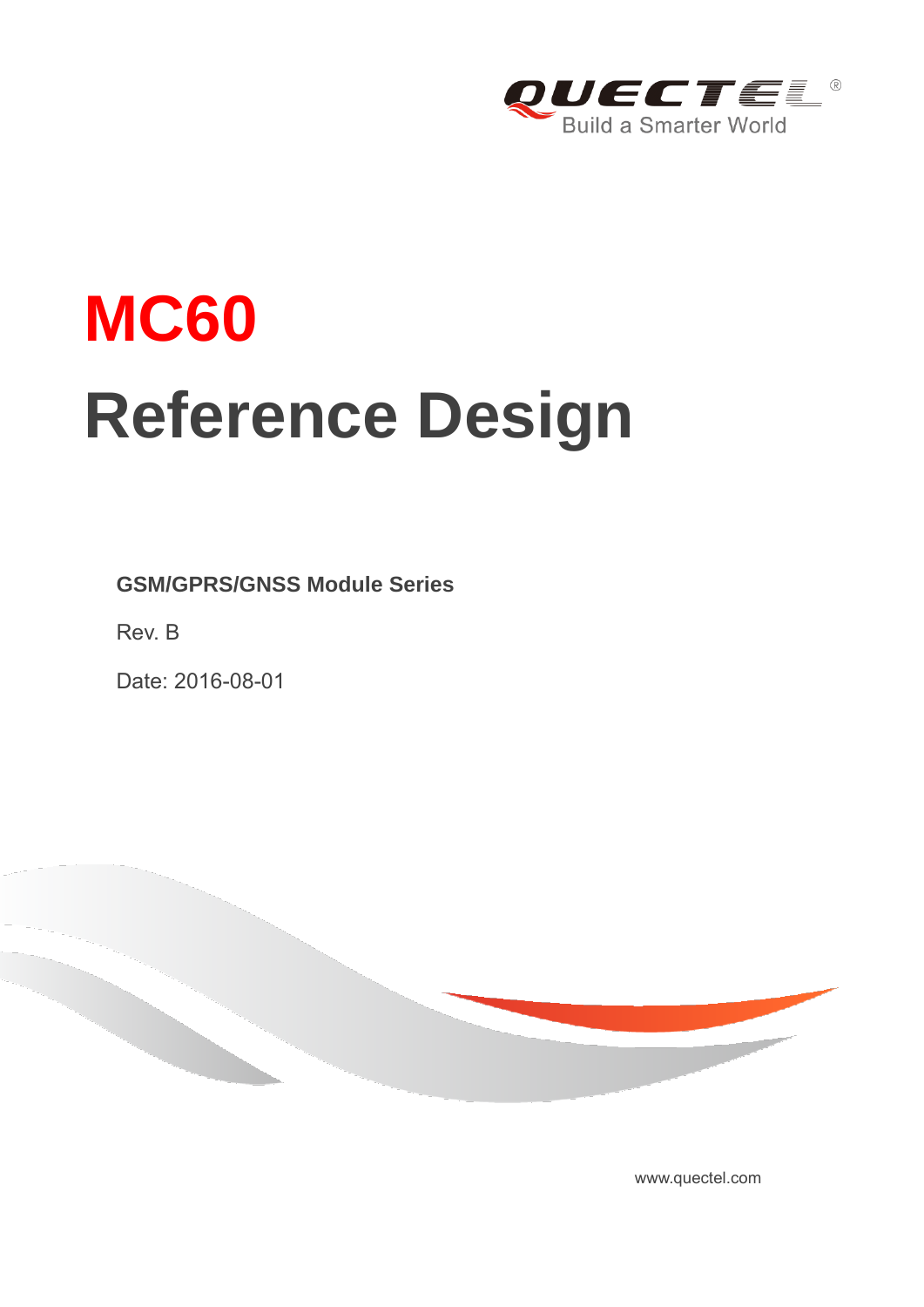

### **Our aim is to provide customers with timely and comprehensive service. For any assistance, please contact our company headquarters:**

**Quectel Wireless Solutions Co., Ltd.**  Office 501, Building 13, No.99, Tianzhou Road, Shanghai, China, 200233 Tel: +86 21 5108 6236 Email: [info@quectel.com](mailto:info@quectel.com)

#### **Or our local office. For more information, please visit:**

<http://www.quectel.com/support/salesupport.aspx>

**For technical support, or to report documentation errors, please visit:**  http://www.quectel.com/support/techsupport.aspx Or email to: Support@quectel.com

#### **GENERAL NOTES**

QUECTEL OFFERS THE INFORMATION AS A SERVICE TO ITS CUSTOMERS. THE INFORMATION PROVIDED IS BASED UPON CUSTOMERS' REQUIREMENTS. QUECTEL MAKES EVERY EFFORT TO ENSURE THE QUALITY OF THE INFORMATION IT MAKES AVAILABLE. QUECTEL DOES NOT MAKE ANY WARRANTY AS TO THE INFORMATION CONTAINED HEREIN, AND DOES NOT ACCEPT ANY LIABILITY FOR ANY INJURY, LOSS OR DAMAGE OF ANY KIND INCURRED BY USE OF OR RELIANCE UPON THE INFORMATION. THE INFORMATION SUPPLIED HEREIN IS SUBJECT TO CHANGE WITHOUT PRIOR NOTICE. al support, or to report documentation errors, please visit:<br>
ectel.com/support/techsupport.aspx<br>
upport@quectel.com<br>
NOTES<br>
FERS THE INFORMATION AS A SERVICE TO ITS CUSTOMERS. T<br>
BASED UPON CUSTOMERS' REQUIREMENTS. QUECTE I: Support@quectel.com<br>
Corpers The Information as a service to its customers. The Information<br>
D IS BASED UPON Customers' Requirements. Quectel Makes every effort<br>
RE THE QUALITY OF THE INFORMATION IT MAKES AVAILABLE. QUE

### **COPYRIGHT**

THE INFORMATION CONTAINED HERE IS PROPRIETARY TECHNICAL INFORMATION OF QUECTEL CO., LTD. TRANSMITTING, REPRODUCTION, DISSEMINATION AND EDITING OF THIS DOCUMENT AS WELL AS UTILIZATION OF THE CONTENT ARE FORBIDDEN WITHOUT PERMISSION. OFFENDERS WILL BE HELD LIABLE FOR PAYMENT OF DAMAGES. ALL RIGHTS ARE RESERVED IN THE EVENT OF A PATENT GRANT OR REGISTRATION OF A UTILITY MODEL OR DESIGN.

*Copyright © Quectel Wireless Solutions Co., Ltd. 2016. All rights reserved.*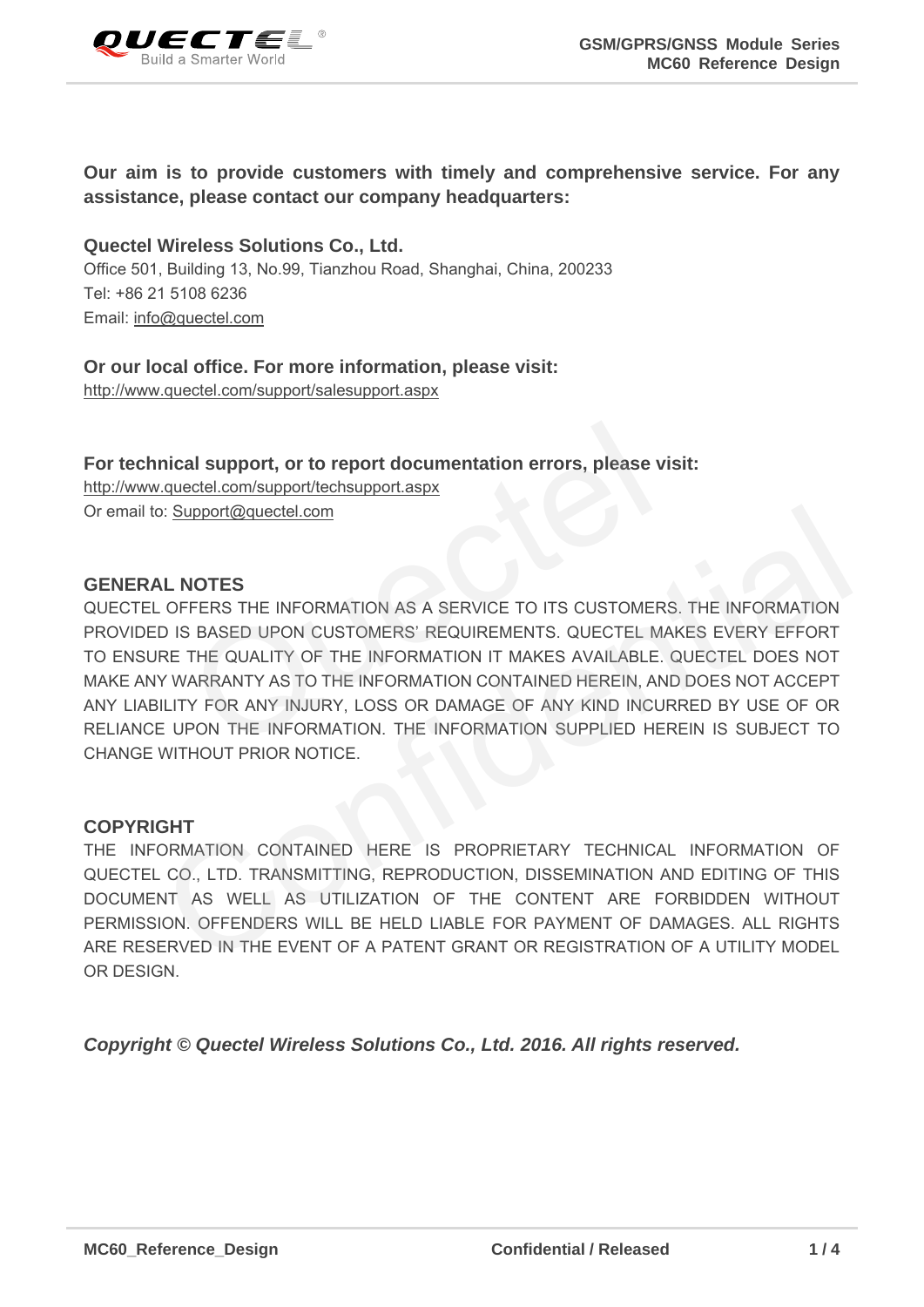<span id="page-2-0"></span>

### **About the Document**

### **History**

| <b>Revision</b> | <b>Date</b> | <b>Author</b>      | <b>Description</b> |
|-----------------|-------------|--------------------|--------------------|
| $\mathsf B$     | 2016-08-01  | <b>Tiger CHENG</b> | Initial            |
|                 |             |                    |                    |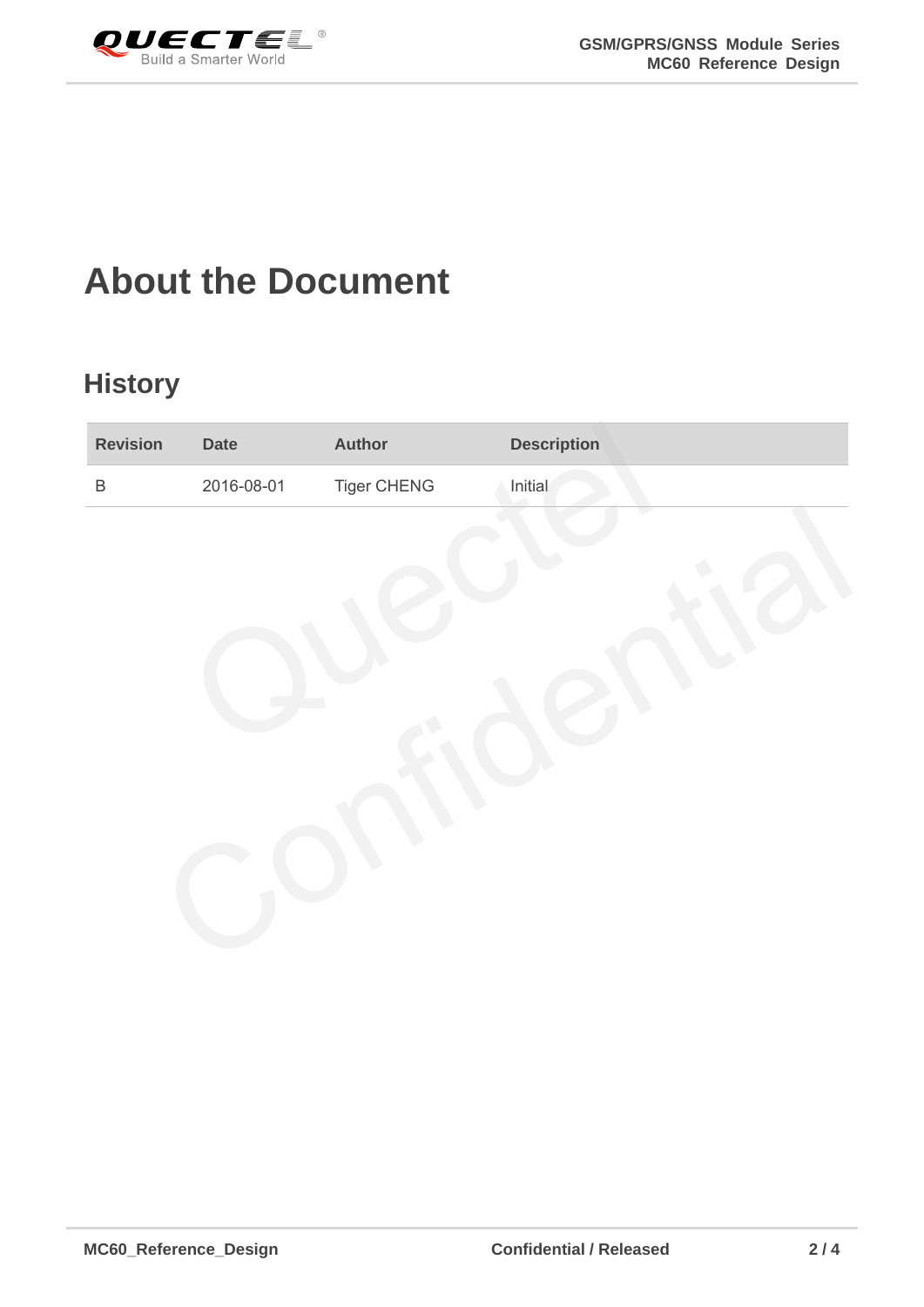

### <span id="page-3-0"></span>**Contents**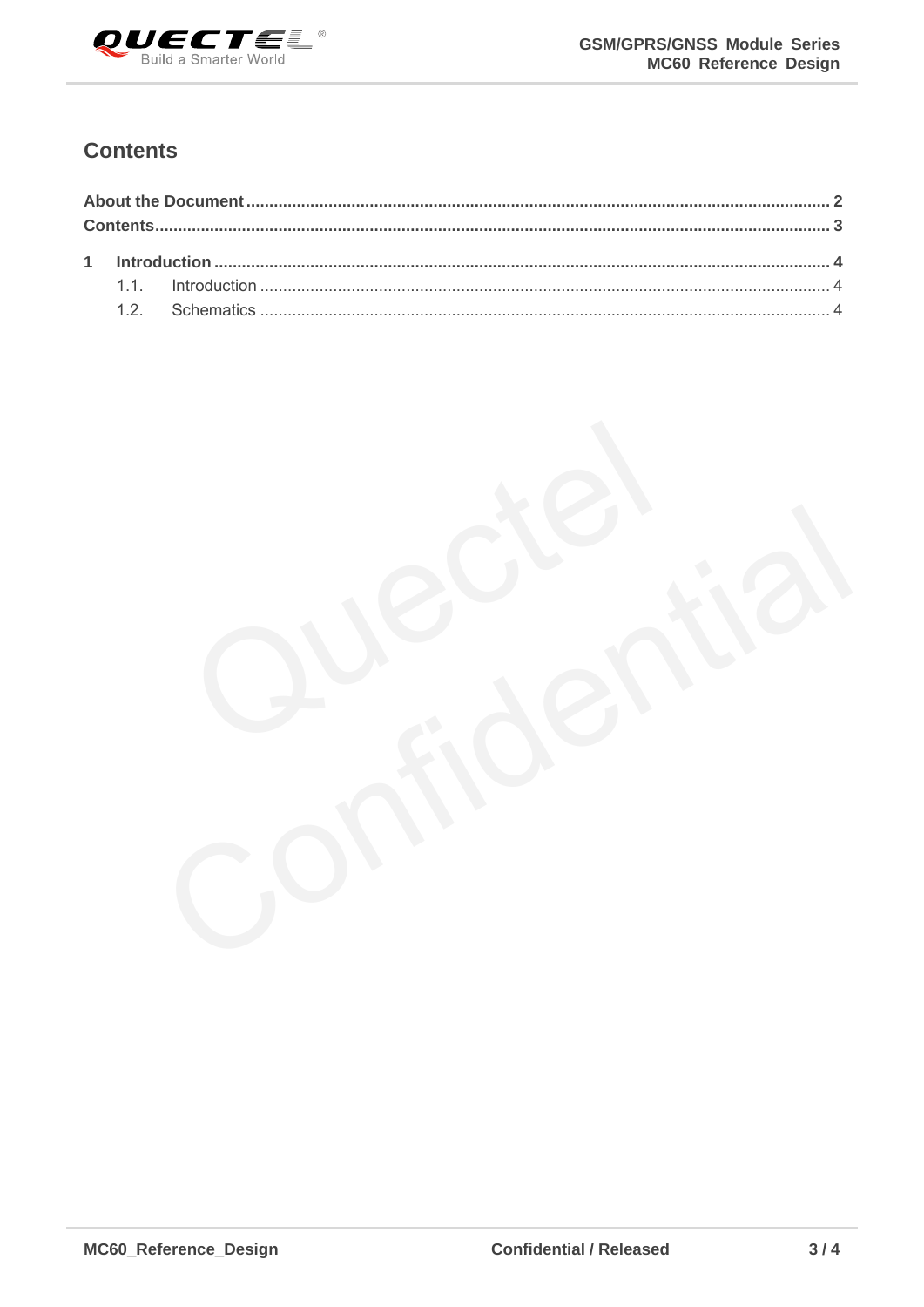<span id="page-4-0"></span>

## **1 Introduction**

### <span id="page-4-1"></span>**1.1. Introduction**

This document is a reference design for MC60 module.

### <span id="page-4-2"></span>**1.2. Schematics**

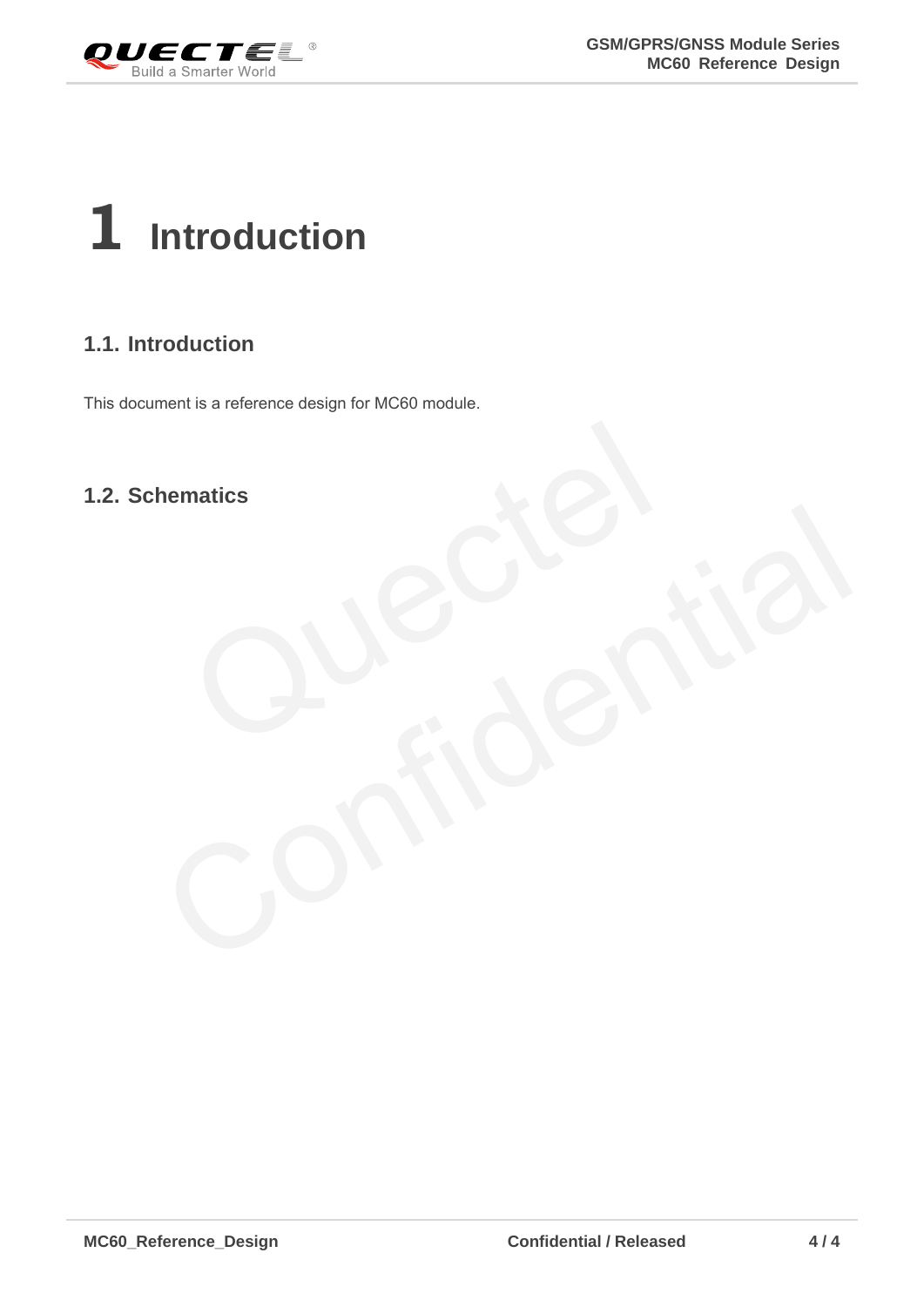A

D

C

B

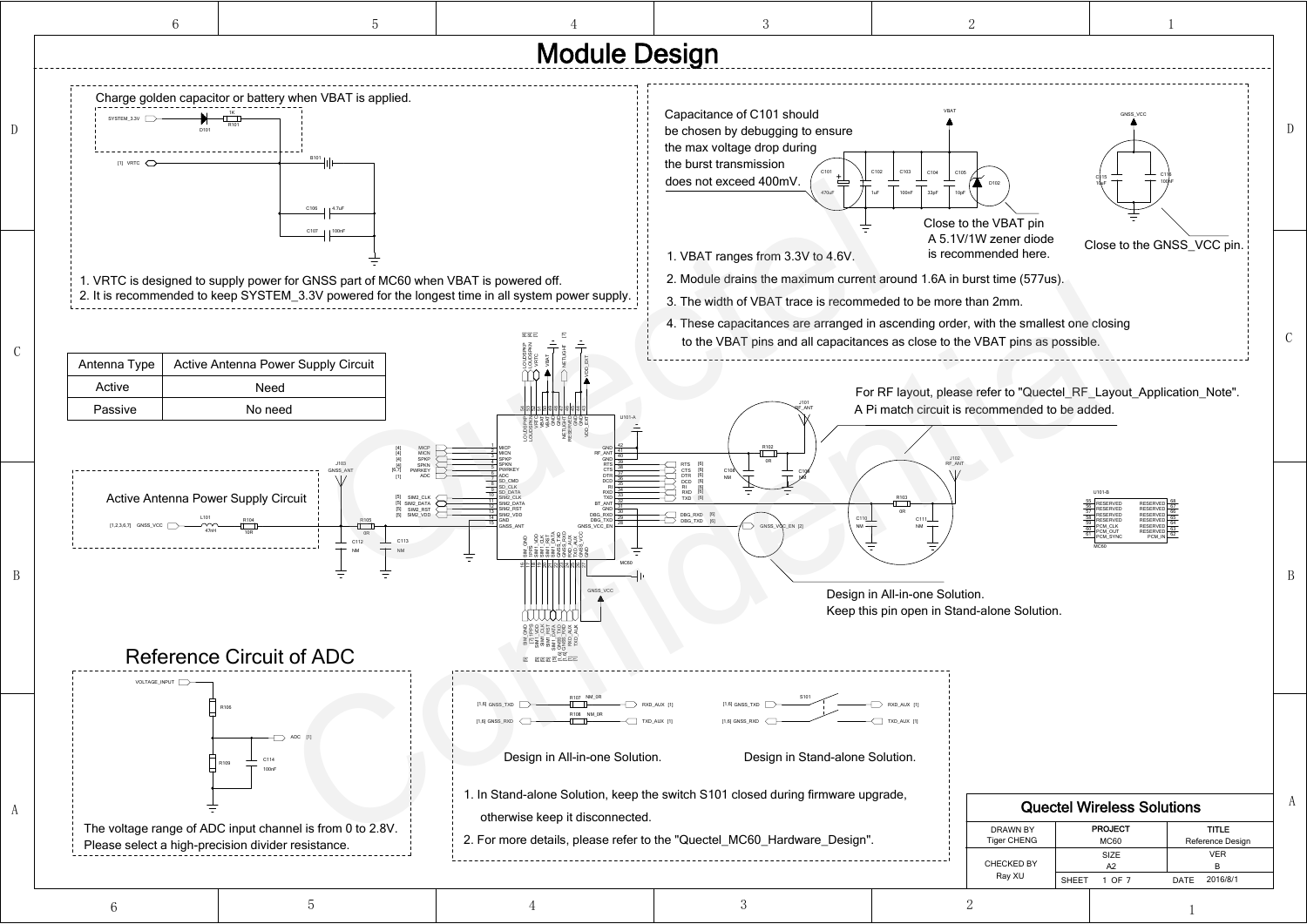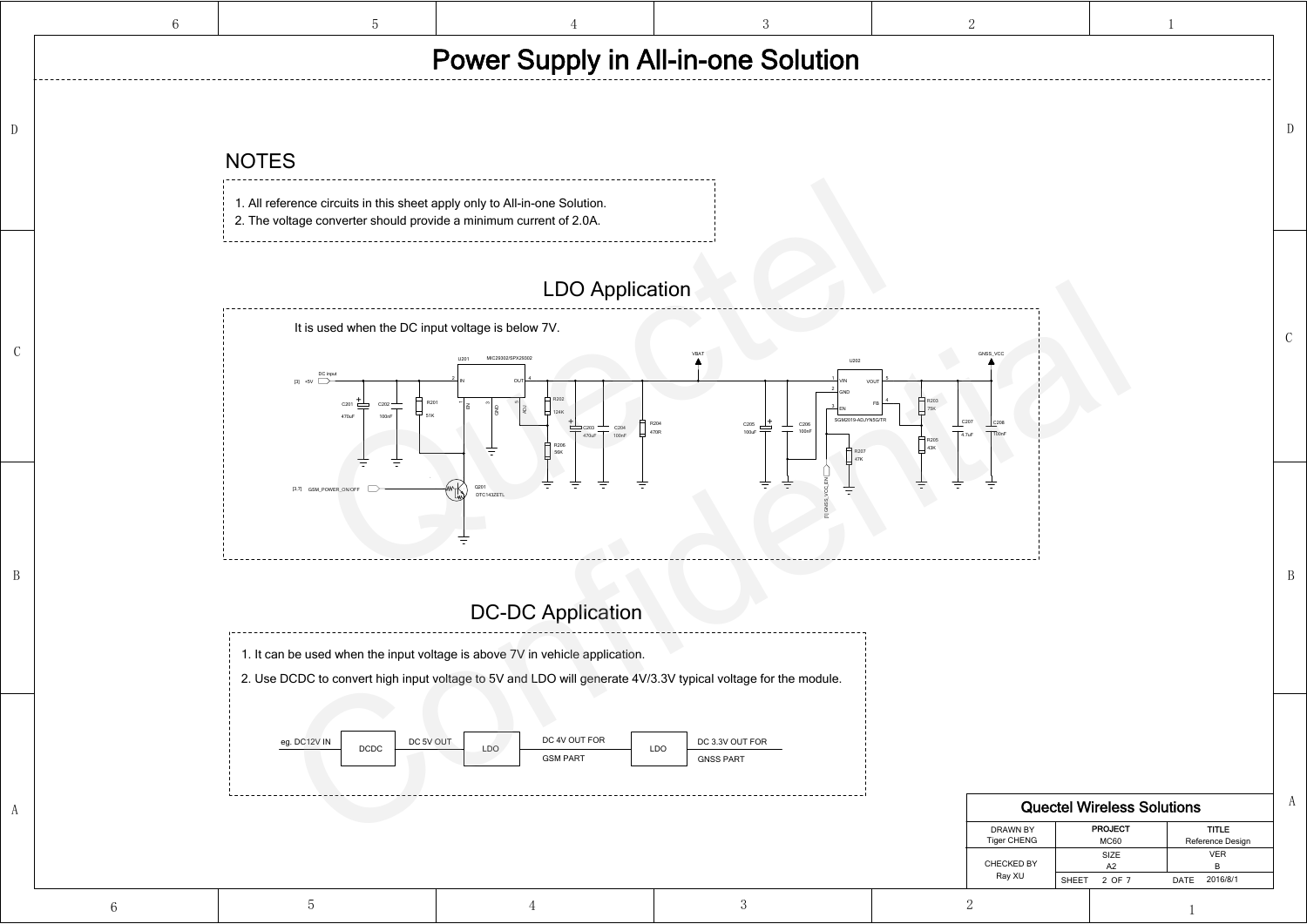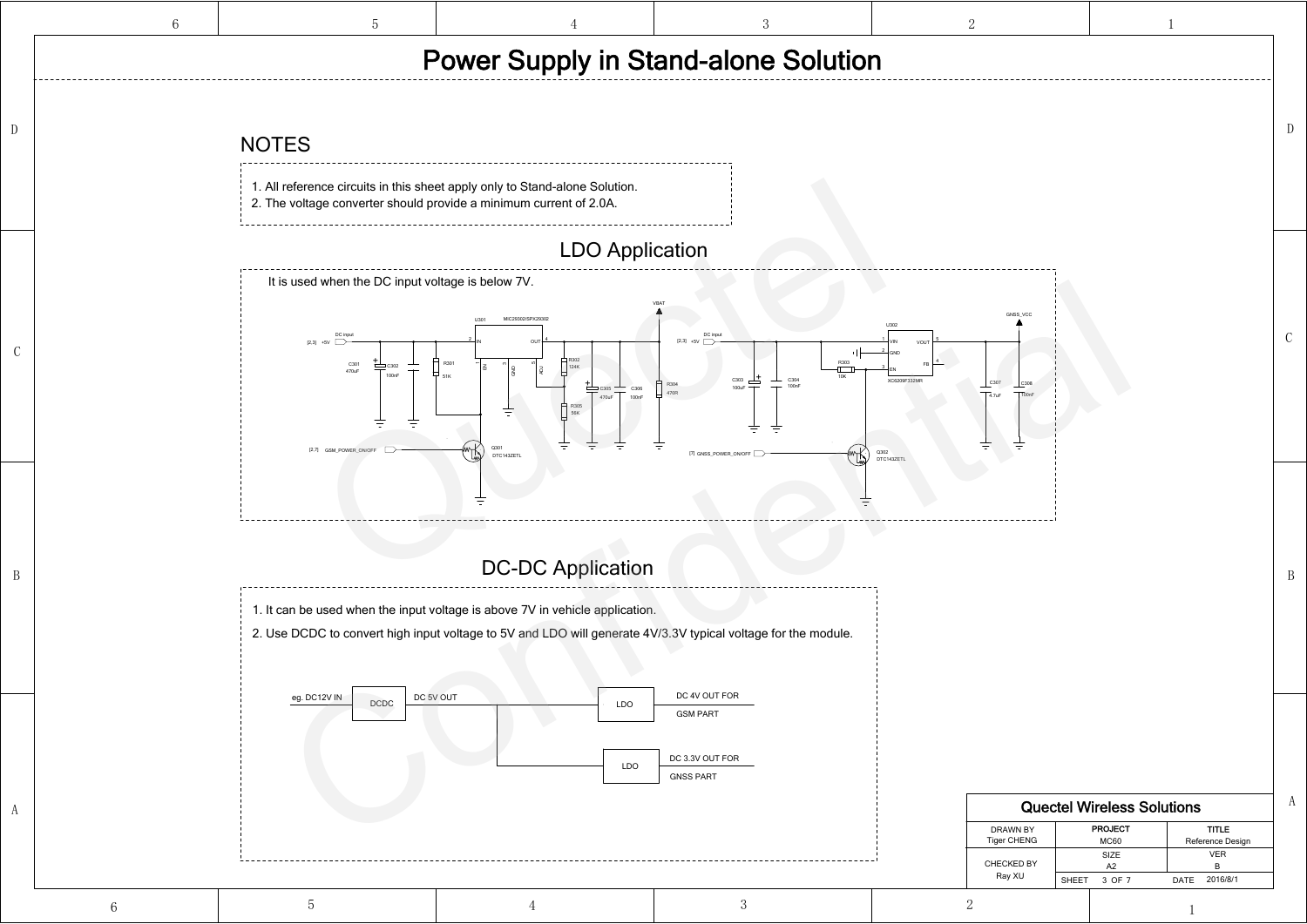D



|                                                                                                                                                                                                                                                                                                                                                                                                                                                                               | <b>Audio Design</b>                                                                                                                                   |
|-------------------------------------------------------------------------------------------------------------------------------------------------------------------------------------------------------------------------------------------------------------------------------------------------------------------------------------------------------------------------------------------------------------------------------------------------------------------------------|-------------------------------------------------------------------------------------------------------------------------------------------------------|
|                                                                                                                                                                                                                                                                                                                                                                                                                                                                               | Handsfree Application of AIN/AOUT2                                                                                                                    |
| <b>NOTES</b>                                                                                                                                                                                                                                                                                                                                                                                                                                                                  | $[1,4]$ MICP<br>C401<br>$[1,4]$ MICN $\qquadsubset$                                                                                                   |
| 1.10p & 33p capacitors are used for filtering TDD noise.<br>2. These components are used to enhance the ESD protection performance of MIC lines,<br>and thus it is strongly recommended to reserve them.<br>3. AIN has bias voltage of microphone.<br>4. AOUT1 is capable of driving 32ohm load.<br>5. AOUT2 is capable of driving 8ohm load and Earphone.<br>6. It is recommended that customer connect AGND and MAIN GROUND together<br>if a single-ended earphone is used. | C403<br>C405<br>C406<br>Note $2$<br>Close to MIC.<br>10 <sub>pF</sub><br>$[1,4]$ LOUDSI<br>[1] LOUDSPKN<br>FRMH1608HM601<br>C412<br>Close to Speaker. |
| <b>Handsets Application of AIN/AOUT1</b>                                                                                                                                                                                                                                                                                                                                                                                                                                      | <b>Earphone Application of AIN/AOUT2</b>                                                                                                              |
| Note 1<br>Note 2<br>C416<br>C415<br>C417<br>C418<br>33pF<br>10 <sub>pF</sub><br>33pF<br>10 <sub>pF</sub>                                                                                                                                                                                                                                                                                                                                                                      | Close to Socket.<br>4.7uF<br>2211<br>10 <sub>p</sub> F<br>C423                                                                                        |
| C425<br>C426<br><b>HANDSETCOM</b><br>33 <sub>pF</sub><br>C429<br>C428<br>10pF<br>10pF<br>33pF<br>[1] SPKN<br>Close to handset connector.                                                                                                                                                                                                                                                                                                                                      | Close to Socket.<br><u> III. EIIEIEIII</u><br>Close to Socket.<br>Note 6                                                                              |
|                                                                                                                                                                                                                                                                                                                                                                                                                                                                               | <b>Quectel Wireless Solut</b>                                                                                                                         |
|                                                                                                                                                                                                                                                                                                                                                                                                                                                                               | <b>PROJECT</b><br><b>DRAWN BY</b><br><b>Tiger CHENG</b><br><b>MC60</b>                                                                                |
|                                                                                                                                                                                                                                                                                                                                                                                                                                                                               | SIZE<br><b>CHECKED BY</b><br>A2<br>$P_{2V}$ YI                                                                                                        |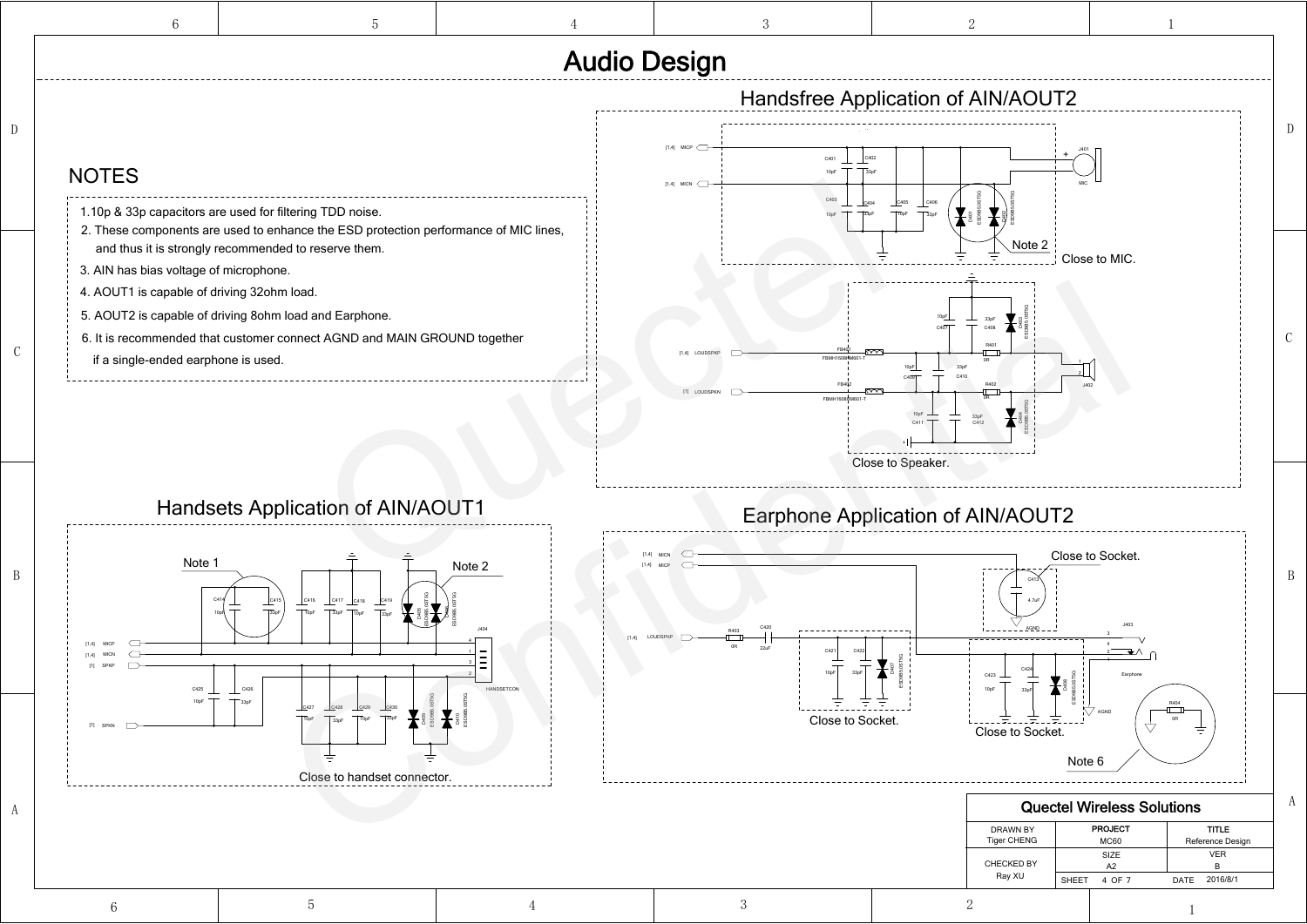

| <b>Quectel Wireless Solutions</b> |                 |                  |  |  |
|-----------------------------------|-----------------|------------------|--|--|
| DRAWN BY                          | <b>PROJECT</b>  | <b>TITLE</b>     |  |  |
| <b>Tiger CHENG</b>                | <b>MC60</b>     | Reference Design |  |  |
|                                   | <b>SIZE</b>     | <b>VER</b>       |  |  |
| <b>CHECKED BY</b>                 | A2              | в                |  |  |
| Ray XU                            | SHEET<br>5 OF 7 | DATE 2016/8/1    |  |  |
|                                   |                 |                  |  |  |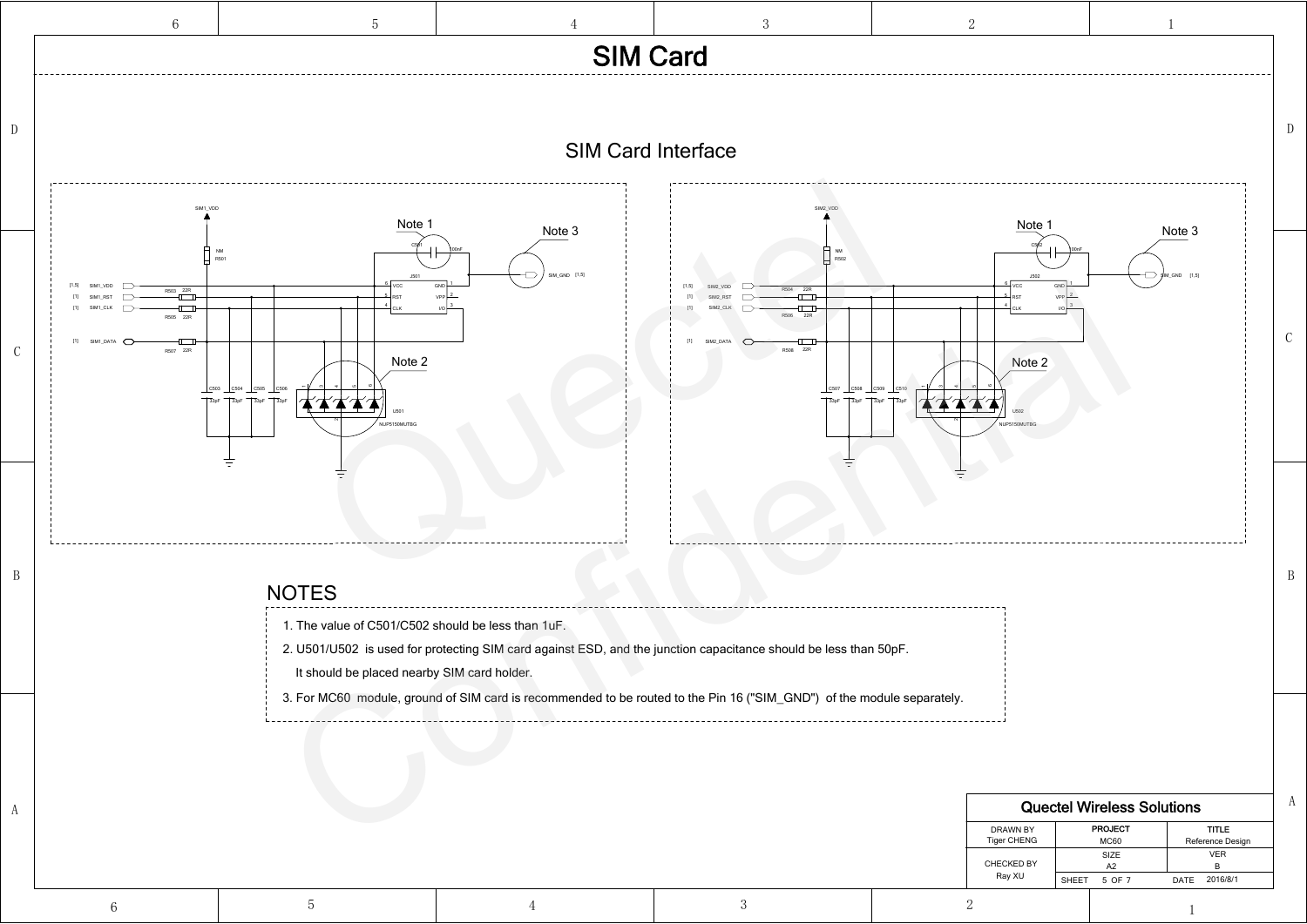B

Ray XU

CHECKED BY

A

6

6

D

C

B

OF SHEET 76 DATE

2016/8/1

A2

### Connection of Full-function UART Port for 3.3V System

- 1. CTS/RTS will be used for HW flow control when mass data has been sent.
- 2. When AT+QSCLK=1 is set on the module, customer's application can control the module to enter into or exit from the sleep mode through the pin DTR. When DTR is set to high level, and there is no on-air or hardware interrupt, such as GPIO interrupt or data on serial port, the module will enter into sleep mode automatically.
- 3. RI will output an indication signal when activity such as voice call or SMS is coming.
- 4. DCD is mainly applied in modem communication (PPP). The active status represents that the communication link has been set up.
- 5. Please pay attention to the level match of UART in product application.

VOHmin=0.85\*VDD\_EXT VOLmax=0.15\*VDD\_EXT VILmax=0.25\*VDD\_EXT VIHmin=0.75\*VDD\_EXT VDD\_EXT=2.8V (typical value) Electrical characteristics of the module's input and output port: VIHmax=VDD\_EXT+0.2V

### NOTES



# Serial Interface





### It is recommended to reserve the points for debug port.

 $^{1}$ — $\Box$  т609  $^{1}$   $\Box$  Т610